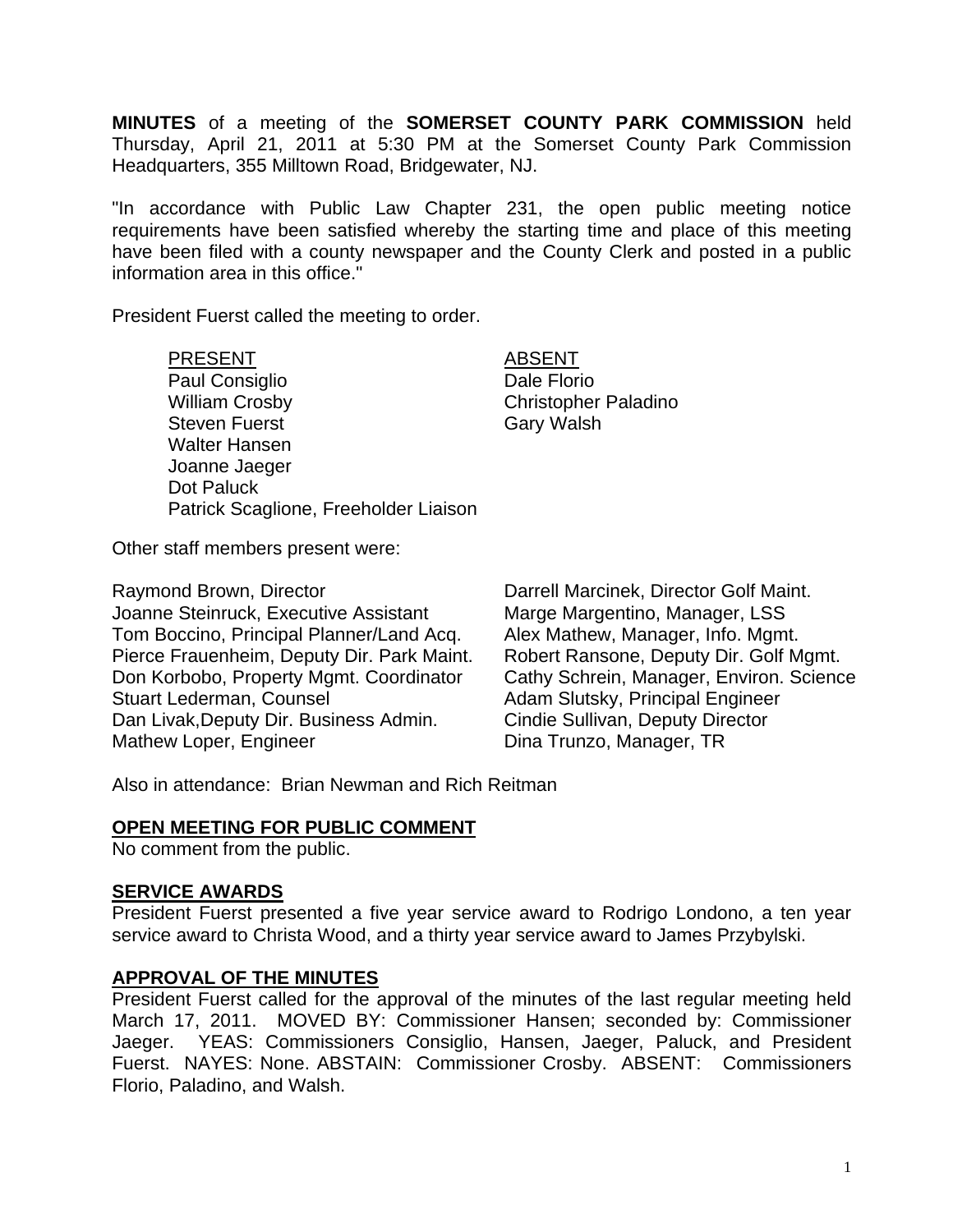President Fuerst called for the approval of the minutes of the last Work Session held April 14, 2011. MOVED BY: Commissioner Crosby; seconded by: Commissioner Consiglio. YEAS: Commissioners Consiglio, Crosby, Hansen, Paluck, and President Fuerst. NAYES: None. ABSTAIN: Commissioner Jaeger. ABSENT: Commissioners Florio, Paladino, and Walsh.

# **APPROVAL OF BILLS FOR PAYMENT**

## **Resolution R11-034 - Payment of Claims**

Resolution authorizing payment of bills for \$1,022,206.08 comprising of check numbers 192268-192274, 193380-193386, 192217-192267, 192458, 192528, 192538-192589, 193107-193172, and 193387-193460. MOVED BY: Commissioner Crosby; seconded by: Commissioner Hansen. YEAS: Commissioners Consiglio, Crosby, Hansen, Jaeger, Paluck, and President Fuerst. NAYES: None. ABSENT: Commissioners Florio, Paladino, and Walsh.

# **DIRECTOR'S REPORT**

Director Brown submitted a report for the month of March 2011.

## **COMMISSIONER CORRESPONDENCE**

- 1. Letter from the president of Alba Vineyard informing the Park Commission about them not participating in the GSWGA Festival held at Natirar.
- 2. Letter from a golfer regarding the increase in fees that he believes discriminates against seniors and the elimination of Fridays as a week day rate for seniors.
- 3. Letter from PSE&G regarding the application for Flood Hazard Area Verification to the NJDEP for the Flagtown-Somerville-Bridgewater 230kV circuit upgrade which traverses various streams, blocks and lots within Bridgewater, Hillsborough, Manville, and Somerville.
- 4. Commendation from Franklin Township for sponsorship at the Career Expo held on April 7<sup>th</sup>.

# **COMMITTEE REPORTS**

## **FINANCE**

Director Brown reported that the total operating budget is \$18,670,450, the Freeholder appropriation is \$8,168,000, projected revenue is \$9,483,000, and the appropriated surplus is \$1,019,450. The cost of employee health benefits has only increased by six percent compared to an original quote of close to 26%. This budget also does not include responsibilities to be assumed for Skillman Village.

## **Resolution R11-035 – Adoption of the 2011 Operating Budget**

Resolution adopts the 2011 Operating Budget. MOVED BY: Commissioner Consiglio; seconded by: Commissioner Hansen. YEAS: Commissioners Consiglio, Crosby,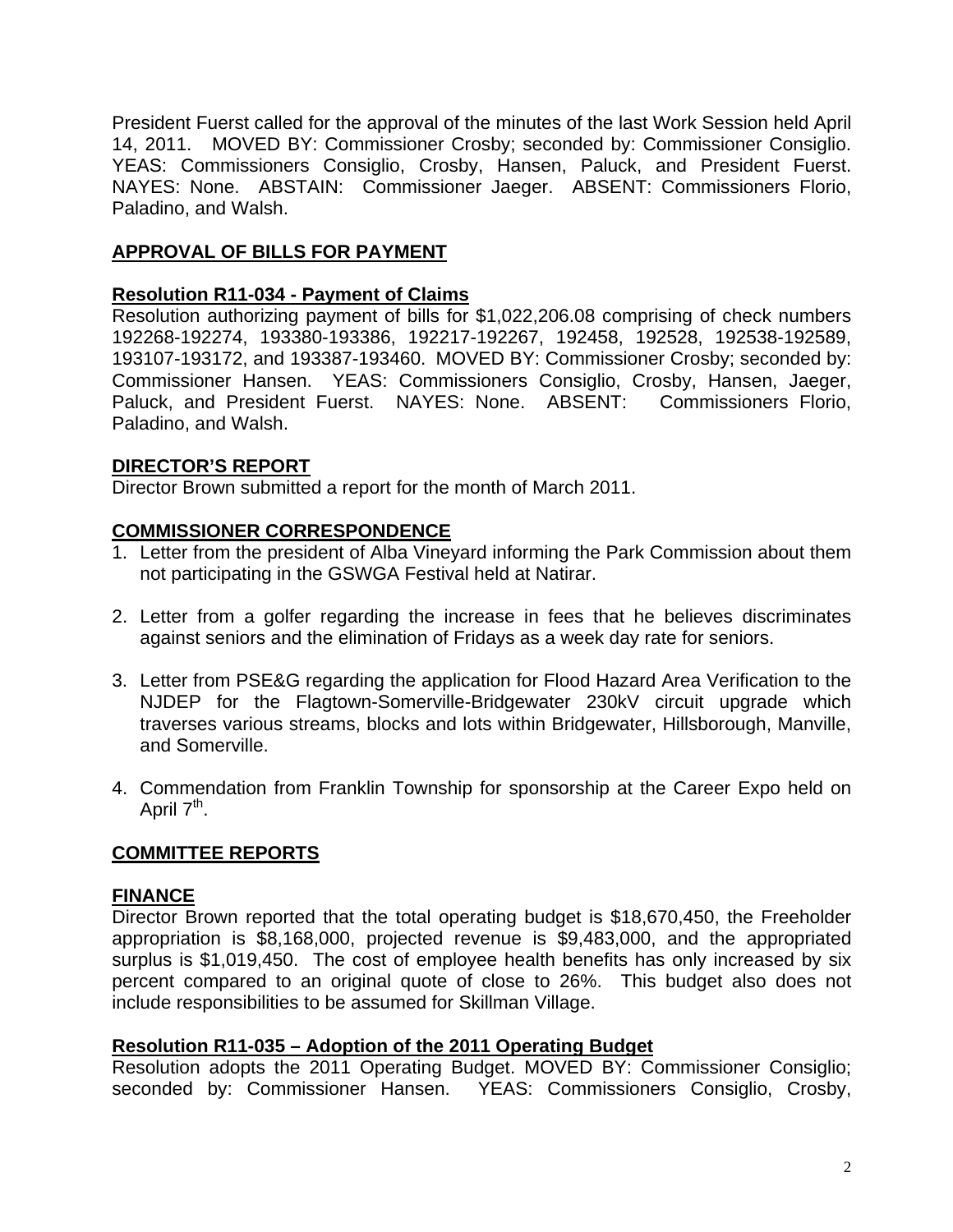Hansen, Jaeger, Paluck, and President Fuerst. NAYES: None. ABSENT: Commissioners Florio, Paladino, and Walsh.

At this point of the meeting Commissioner Consiglio excused himself to attend another appointment.

## **Resolution R11-036 – Award of Contract to Warnock Fleet**

Resolution awards a New Jersey State Contract purchase of a 2011 Ford Escape Hybrid 4WD not to exceed \$28,578.00. MOVED BY: Commissioner Crosby; seconded by: Commissioner Paluck. YEAS: Commissioners Crosby, Hansen, Jaeger, Paluck, and President Fuerst. NAYES: None. ABSENT: Commissioners Consiglio, Florio, Paladino, and Walsh.

## **HUMAN RESOURCES**

The Human Resources report was submitted for the month of March 2011.

# **LEISURE SERVICES**

Commissioner Jaeger, Chair of the Committee, submitted a report for the month of March 2011.

Cindie Sullivan, Deputy Director reported that Spring Yoga, Cabin Fever Kids, and training for summer staff has begun.

Dina Trunzo, Manager TR reported that the summer program formally known as Teen Scene has been renamed to Summer Adventure as the program now includes young adults up to age 21. Registration was conducted and this program is full with a wait list. TR has received a grant in the amount of \$1,000 from the Garden Club of Somerset Hills allowing for the continuation of the collaborative horticulture program the department conducts with the Richard Hall Community Mental Health Center. During spring break week the department conducted a program in collaboration with Computer Explorers for children where participants built and programmed robotic creations using Legos and computers.

Cathy Schrein, Manager, Environmental Science reported that she distributed a newsletter highlighting programs offered at the EEC to the pre-kindergarten group. Project Earth had over 400 people in attendance and Cathy thanked J & J for the grant to help offset the costs for the event. Cathy thanked the County for repairs to the observation tower.

Marge Margentino, Manager LSS reported that she has 806 people registered for the spring lessons. The Private Hunter Pace has a record number of 174 competitors. Family Fun Day will be held on May 1<sup>st</sup>. Weekends at the Stable are booked until the end of September. There is a new healthy lifestyle program being held at the Stable for corporate groups. Roche has 80 riders and Kean College has 50 registered for the program. There will be a program for autistic participants. This program will include the entire family with activities.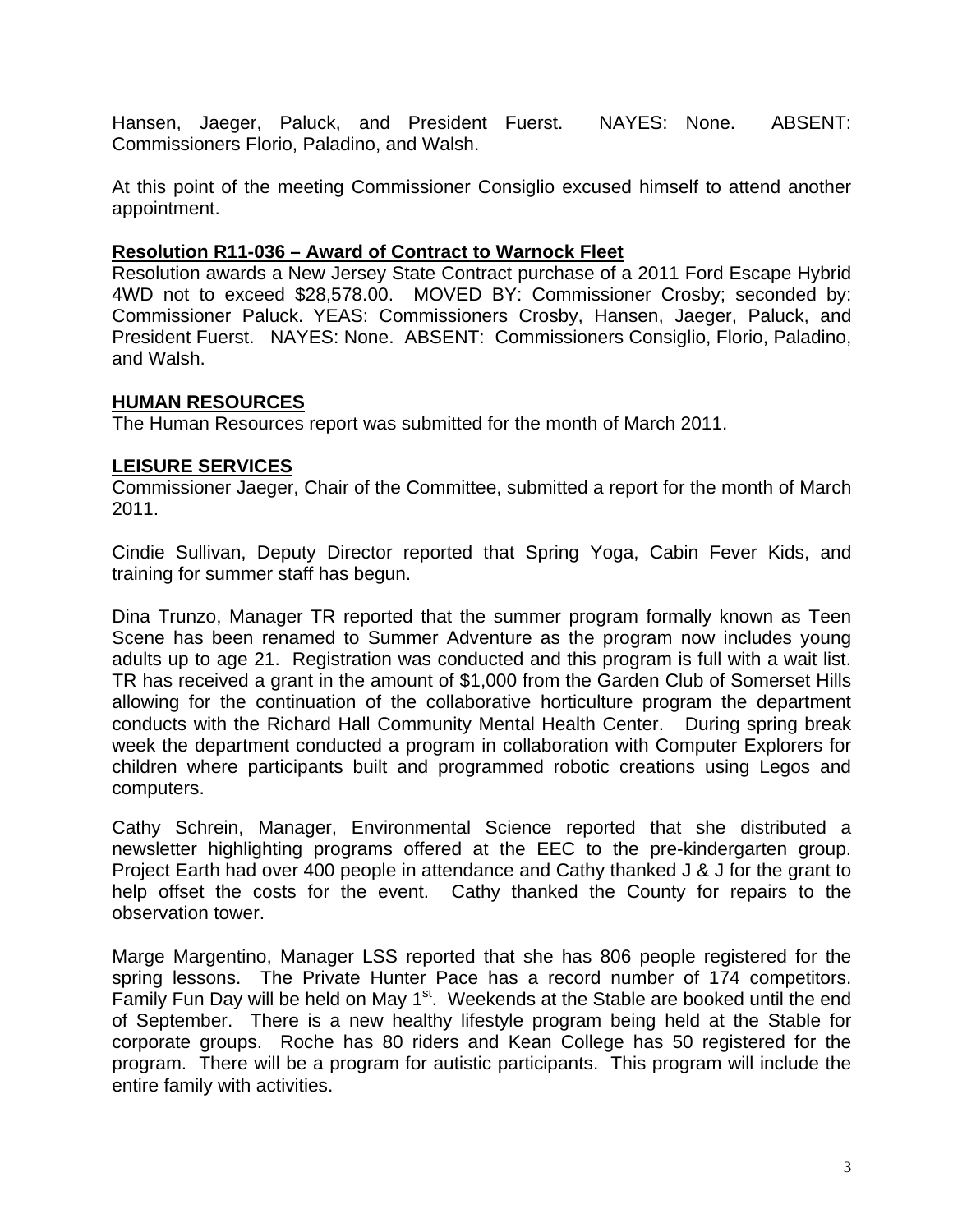## **Resolution R11-037 – Award of Contract to Gannett Satellite Information Network/Courier News**

Resolution awards the second year of a two-year contract for printing and distribution of the seasonal Park Guides. The annual cost is \$16,800.00. MOVED BY: Commissioner Crosby; seconded by: Commissioner Paluck. YEAS: Commissioners Crosby, Hansen, Jaeger, Paluck, and President Fuerst. NAYES: None. ABSENT: Commissioners Crosby, Florio, Paladino, and Walsh.

## **GOLF MANAGEMENT**

Commissioner Paluck, Chair of the Committee, submitted a report for the month of March 2011.

Darrell Marcinek, Director Golf Maintenance reported that the spring aeration is complete and winter projects are near completion. Quail Brook Golf Course has been certified as a ground water site.

Bob Ransone, Deputy Director Golf Management reported that all golf courses are open and Golf Week magazine's May 13<sup>th</sup> issue has listed Neshanic Valley Golf Course as one of the top 50 municipal courses in the country. The WAPL event planning is moving ahead. Next month a meeting regarding fundraising will be held.

## **BUSINESS ADMINISTRATION**

Dan Livak, Deputy Director/Business Administration reported that the Housing Committee has met to review the details of the recent appraisals. A decision will be made within the next two weeks. Dan has been working with Pierce regarding vendor issues and moving projects forward.

## **INFORMATION MANAGEMENT**

Commissioner Hansen, Chair of the Committee, submitted a report for the month of March 2011.

# **VISITOR SERVICES**

Commission Crosby, Chair of the Committee, submitted a report for the month of March 2011.

Dan Livak, Deputy Director reported in Dave's absence that all seasonals will be hired by mid-May. Dave is applying for a \$5,000.00 grant from REI to expand the Adopt-A-Boulder event.

## **PROPERTY MANAGEMENT**

Commissioner Crosby, Chair of the Committee, submitted a report for the month of March 2011.

Don Korbobo, Property Management Coordinator reported that the safety inspections are complete and the inspector was impressed by the facilities. Don has worked on a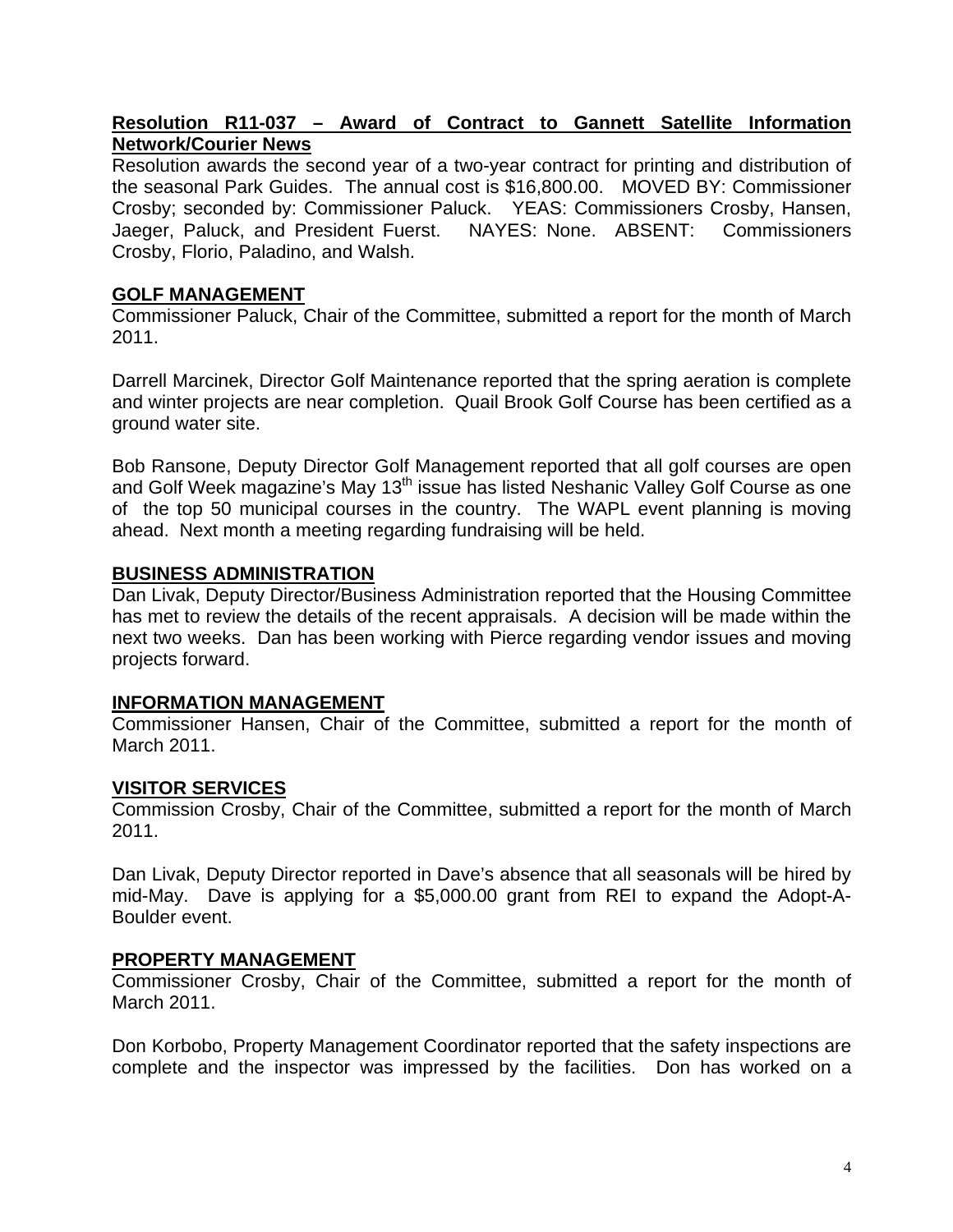hunting license bid that will open on May 3 for three previously licensed parcels and four new parcels.

## **PLANNING AND LAND ACQUISITION**

Commissioner Paluck, Chair of the Committee, submitted a report for the month of March 2011.

Tom Boccino, Parks Section Principal Planner, Land Acquisition reported that Green Acres is revising its regulations and Tom will be attending the public meeting. A \$900,000 grant for open space acquisitions has been received from Green Acres.

### **CAPITAL FACILIITES – CONSTRUCTION and ENGINEERING**

Director Brown reported he has been meeting with the Engineering Department regularly to move projects forward.

Mathew Loper, Engineer reported that the bid for the Colonial Park tennis court resurfacing, Torpey Athletic Complex pole barn construction, and Markota house roof will be awarded at the April 26<sup>th</sup> Freeholder meeting. The Duke Island Park entrance bridge will be completed next week.

### **PARK MAINTENANCE & HORTICULTURE**

Pierce Frauenheim, Deputy Director Park Maintenance reported that the Field Day event held at Torpey Athletic Complex had 75 people in attendance. The weather for the Buck Garden plant sale was wet. Mike Ballow and Jason Bittner did an outstanding job moving the set up of an event at Natirar, with 1,200 people in attendance, to drier ground.

#### **Resolution R11-038 – Award of Contract to All Clean Building Services**

Resolution awards the second year of a two-year contract to All Clean Building Services. MOVED BY: Commissioner Crosby; seconded by: Commissioner Paluck. YEAS: Commissioners Crosby, Hansen, Jaeger, Paluck, and President Fuerst. NAYES: None. ABSENT: Commissioners Consiglio, Florio, Paladino, and Walsh.

#### **AUDIT COMMITTEE**

No report.

#### **FREEHOLDER'S REPORT**

Freeholder Scaglione reported that a meeting was held regarding the Master Plan for the proposed Belle Mead / GSA park project.

#### **OLD BUSINESS**

The draft GSA plan may be presented at the May Work Session. The Park Tour scheduled for May 14<sup>th</sup> will be rescheduled.

#### **NEW BUSINESS**

No report.